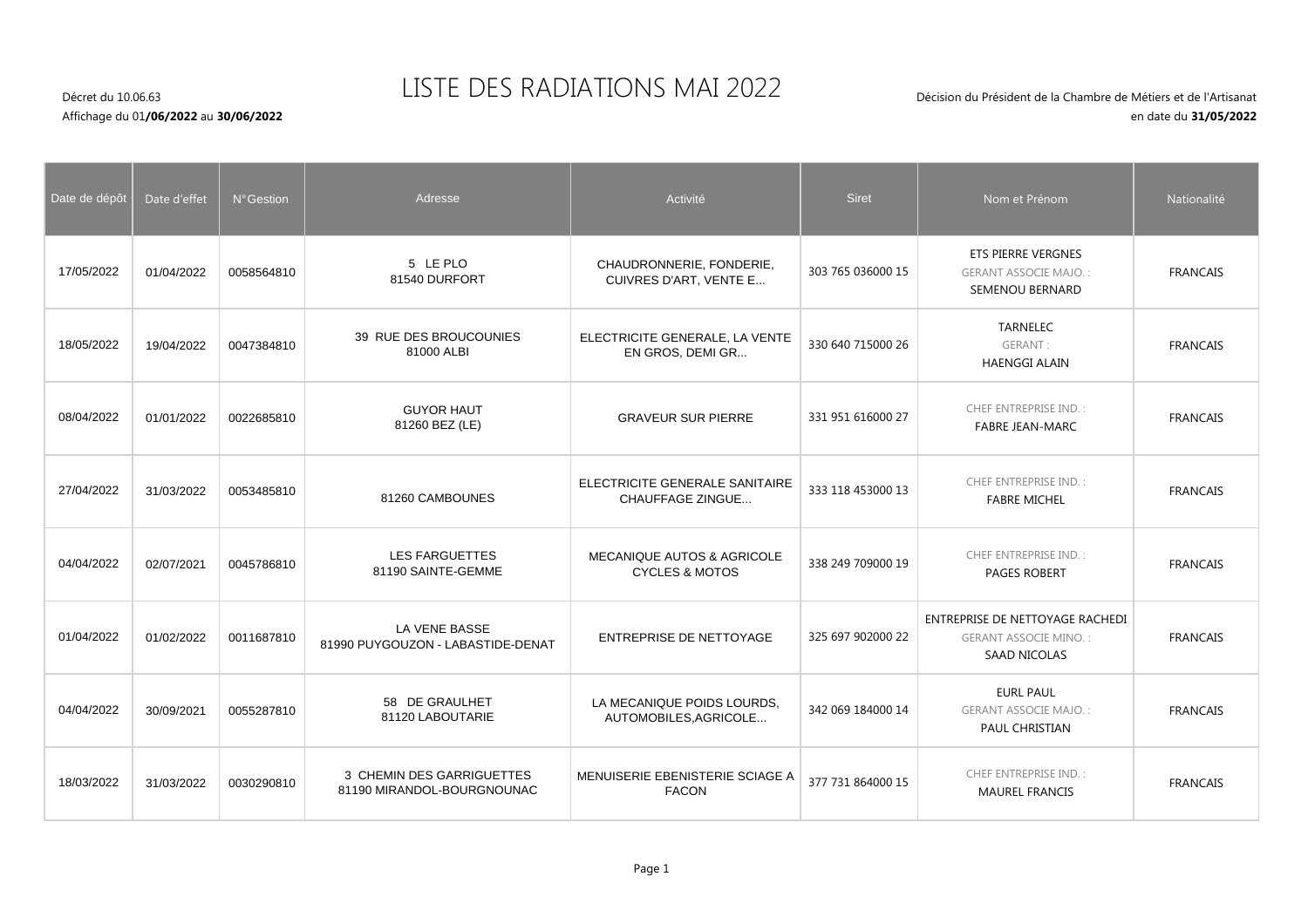| 15/03/2022 | 31/12/2021 | 0024692810 | 6 RUE DE LADRECH<br>81250 ALBAN          | <b>VENTE REPARATION DE TOUS</b><br><b>OUTILLAGES MATERIELS A</b> | 385 218 649000 15 | ETABLISSEMENT CORBIERE<br>GERANT:<br><b>CORBIERE PHILIPPE</b>                | <b>FRANCAIS</b> |
|------------|------------|------------|------------------------------------------|------------------------------------------------------------------|-------------------|------------------------------------------------------------------------------|-----------------|
| 18/03/2021 | 14/06/2019 | 0014994810 | 14 ML AUGEREAU<br>81000 ALBI             | PEINTURE GENERALE DECORATION.<br>POSE DE PAPIERS P               | 394 180 707000 17 | CHEF ENTREPRISE IND.:<br>PLANAT HENRI                                        | <b>FRANCAIS</b> |
| 11/03/2022 | 15/02/2022 | 0018594810 | CHEMIN DU PIGNE<br>81540 SOREZE          | AMBULANCE TAXI RAMASSAGE<br><b>SCOLAIRE</b>                      | 394 474 985000 22 | CHEF ENTREPRISE IND.:<br>VAN NIEUWENHUYSE MARTINE Nom<br>d'usage : HUET      | <b>FRANCAIS</b> |
| 08/03/2022 | 31/03/2022 | 0040595810 | 15 SABATIER<br>81100 CASTRES             | COIFFURE MIXTE, DIFFUSION DE<br><b>REVUES ET PERIODIQ</b>        | 401 878 731000 17 | CHEF ENTREPRISE IND.:<br><b>VILLAR ANA-MARIA</b>                             | <b>FRANCAIS</b> |
| 31/03/2022 | 31/03/2022 | 0030499810 | 10 SOEUR LOUISE<br>81100 CASTRES         | ELECTRICITE GENERALE                                             | 424 000 313000 17 | CHEF ENTREPRISE IND.:<br><b>CASTILLA ELOY</b>                                | <b>FRANCAIS</b> |
| 17/03/2022 | 31/12/2021 | 0030300810 | CARAUCE<br>81100 BURLATS                 | L'ACQUISITION L'ADMINISTRATION ET<br>L'EXPLOITATIO               | 431 752 575000 16 | <b>OCCAPIECE</b><br>GERANT:<br>SANCHEZ SERGE                                 | <b>FRANCAIS</b> |
| 08/04/2022 | 01/04/2022 | 0051400810 | 5 DOCTEUR SCHWEITZER<br>81100 CASTRES    | <b>REPARATION MATERIEL</b><br>INFORMATIQUE ET ELECTRONIQU        | 317 700 698000 69 | CHEF ENTREPRISE IND.:<br>PERROTTE CHRISTIAN                                  | <b>FRANCAIS</b> |
| 06/04/2022 | 31/12/2021 | 0006702810 | 124 RUE DE LA MADELEINE<br>81600 GAILLAC | <b>BOULANGERIE PATISSERIE</b>                                    | 440 739 142000 14 | CHEF ENTREPRISE IND.:<br><b>FAVARO JEAN-PIERRE</b>                           | <b>FRANCAIS</b> |
| 01/04/2022 | 21/01/2022 | 0028102810 | 2 CHEMIN DU CAUSSE<br>81090 VALDURENQUE  | LA TELEPHONIE ET LES<br>TELECOMMUNICATIONS EN GENE               | 442 527 651000 24 | <b>SEDTEL</b><br>GERANT:<br>SEDDAOUI MOHAMMED                                | <b>FRANCAIS</b> |
| 15/04/2022 | 31/03/2022 | 0042502810 | 16 RUE HOTEL DE VILLE<br>81000 ALBI      | VENTE DE GROS ET DETAIL DE<br>CHAISES, BLOUSONS DE               | 392 271 136000 21 | CHEF ENTREPRISE IND.:<br><b>CASANOVA DAVID</b>                               | <b>FRANCAIS</b> |
| 16/05/2022 | 14/03/2022 | 0024704810 | AL COMTE<br>81500 GIROUSSENS             | TRANSPORT ROUTIER DE<br>MARCHANDISE DANS LE CADRE                | 452 984 388000 28 | RAPHAEL BELAYGUE ENTREPRISE<br>PRESIDENT DE SAS :<br><b>BELAYGUE RAPHAEL</b> | <b>FRANCAIS</b> |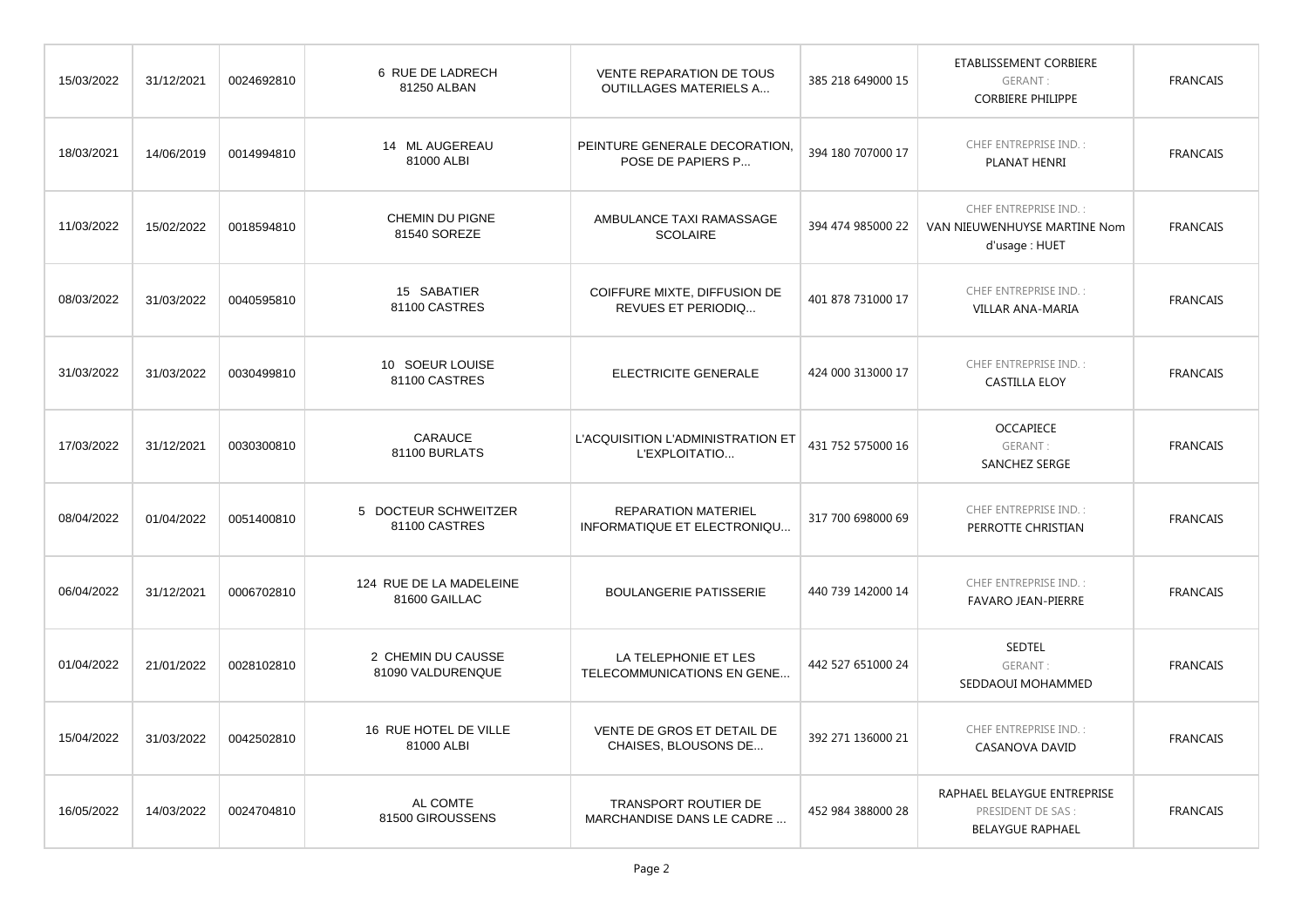| 17/05/2022 | 01/04/2022 | 0030904810 | 76 BOULEVARD DE GENEVE<br>81300 GRAULHET              | VENTE ELECTROMENAGERS, HIFI,<br>BLANC, ALARME, CLI                   | 453 404 972000 11 | SARL VB BASTIE<br>GERANT:<br><b>BASTIE VALERIE</b>                   | <b>FRANCAIS</b> |
|------------|------------|------------|-------------------------------------------------------|----------------------------------------------------------------------|-------------------|----------------------------------------------------------------------|-----------------|
| 01/04/2022 | 21/01/2022 | 0056504810 | ROUTE DE SAINT MARTIN<br>81220 DAMIATTE               | <b>CREATION, TRANSFORMATION ET LA</b><br><b>VENTE DE MATERIA</b>     | 478 230 204000 24 | ROSSIGNOL FRERES<br><b>GERANT ASSOCIE MAJO.:</b><br>ROBERT LIONEL    | <b>FRANCAIS</b> |
| 14/04/2022 | 01/10/2021 | 0031805810 | 520 ROUTE LA MATETIE<br>81390 PUYBEGON                | TERRASSEMENT, TRAVAUX PUBLICS,<br>MACONNERIE, NEGO                   | 482 179 090000 22 | <b>NADALIN TP</b><br>GERANT:<br>NADALIN MICHEL                       | <b>FRANCAIS</b> |
| 01/04/2022 | 01/04/2022 | 0082107810 | 24 RUE FONTBELLE<br>81260 CAMBOUNES                   | TAILLE DE PIERRE, AMENAGEMENT<br><b>INTERIEUR EXTERIE</b>            | 338 949 274000 33 | <b>CHEF ENTREPRISE IND.:</b><br><b>DAFFOS DIDIER</b>                 | <b>FRANCAIS</b> |
| 01/04/2022 | 08/02/2022 | 0017608810 | 38 AVENUE GENERAL DE GAULLE<br>81000 ALBI             | FABRICATION ET VENTE DE PIZZAS A<br><b>EMPORTER FABRI</b>            | 491 255 964000 26 | CHEF ENTREPRISE IND.:<br>HOSPITALIER ERIC                            | <b>FRANCAIS</b> |
| 04/04/2022 | 30/09/2021 | 0074208810 | 94 B ROUTE DE MONTPLAISIR<br>81160 SAINT-JUERY        | ELECTRICITE GENERALE CHAUFFAGE<br>& CLIMAISATION I                   | 508 817 566000 13 | <b>GARDES ELECTRICITE</b><br>LIQUIDATEUR PM:<br><b>GARDES JOHAN</b>  | <b>FRANCAIS</b> |
| 03/05/2022 | 03/01/2022 | 0079408810 | <b>COMMUNE DE RATTACHEMENT ALBI</b><br>81000 ALBI     | PEINTURE BATIMENT                                                    | 509 201 497000 13 | <b>CHEF ENTREPRISE IND.:</b><br><b>ESPINOS FRANCOIS</b>              | <b>FRANCAIS</b> |
| 14/04/2022 | 08/04/2021 | 0014911810 | 19 RUE DU MIDI<br>81200 MAZAMET                       | PROTHESISTE DENTAIRE                                                 | 530 058 254000 26 | LABORATOIRE DENTAIRE GALIBERT<br>GERANT:<br><b>GALIBERT PHILIPPE</b> | <b>FRANCAIS</b> |
| 22/03/2022 | 31/12/2018 | 0005412810 | LA MASSAYRIE<br>81350 VALDERIES                       | PLOMBERIE CHAUFFAGE<br><b>VENTILATION COUVERTURE</b>                 | 538 614 355000 13 | <b>CHEF ENTREPRISE IND.:</b><br><b>TAXIL MICHEL</b>                  | <b>FRANCAIS</b> |
| 01/04/2022 | 15/02/2022 | 0057912810 | 4 - 6 PLACE AUGUSTIN MALROUX<br>81160 ARTHES          | <b>MONTAGE DE MENUISERIES</b><br><b>EXTERIEURES &amp; INTERIEURE</b> | 752 246 793000 26 | SEBASTIEN DE JESUZ MENUISERIE<br>GERANT:<br>DE JESUZ SEBASTIEN       | <b>FRANCAIS</b> |
| 15/03/2022 | 31/10/2020 | 0078212810 | 10 B ROUTE DE TOULOUSE<br>81290 VIVIERS-LES-MONTAGNES | PIZZERIA ET ROTISSERIE<br>SANDWICHS CHAUDS ET FROI                   | 752 975 979000 28 | NAT-SAB<br>LIQUIDATEUR PM:<br>LECOCQ SABINE                          | <b>FRANCAIS</b> |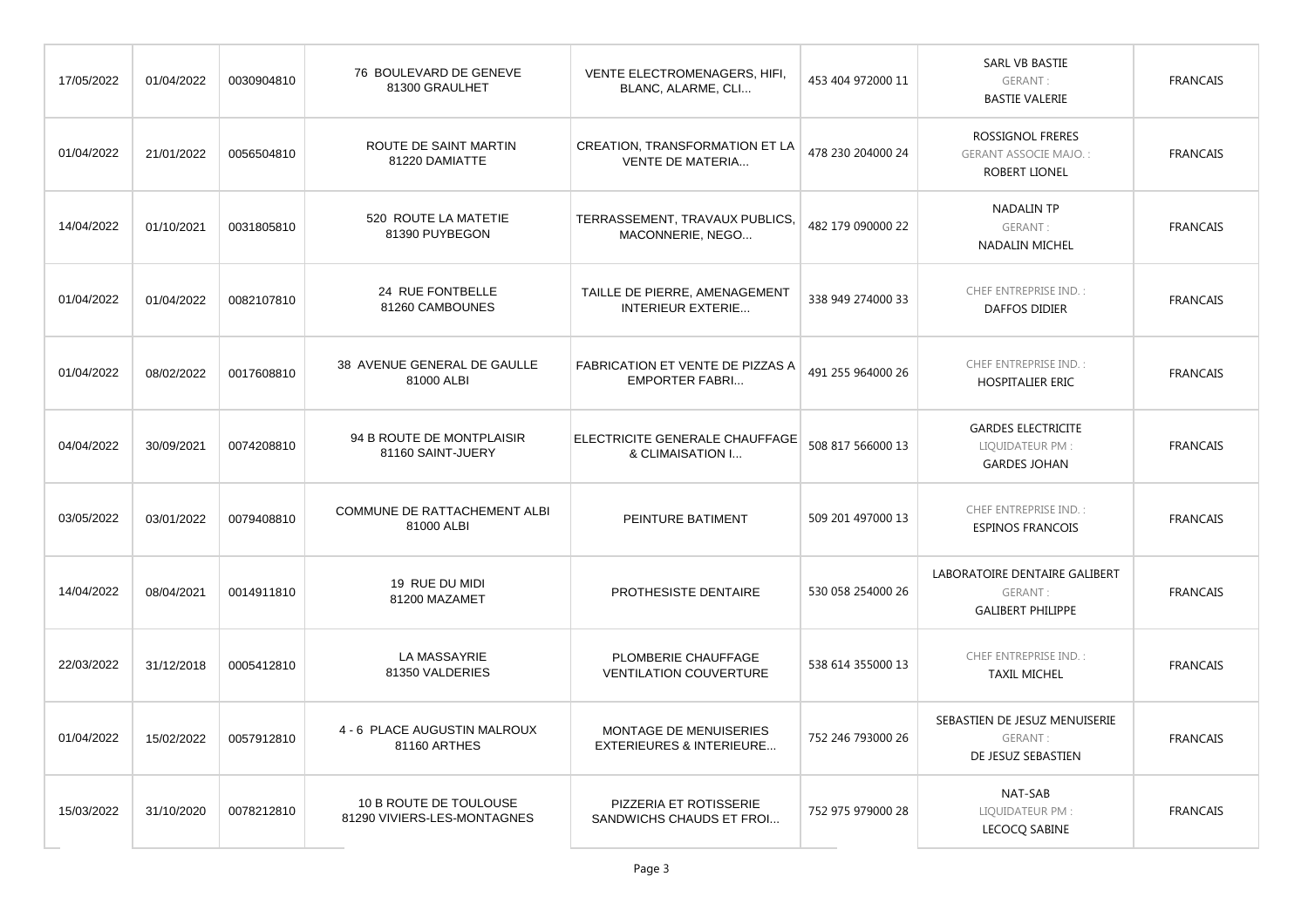| 16/03/2022 | 01/04/2022 | 0022113810 | <b>ST ROBERT</b><br>81800 RABASTENS             | DEPANNAGE ELECTROMENAGER<br>INFORMATIQUE.                        | 791 484 512000 11 | CHEF ENTREPRISE IND.:<br><b>BOURGAREL PATRICK</b>                                       | <b>FRANCAIS</b> |
|------------|------------|------------|-------------------------------------------------|------------------------------------------------------------------|-------------------|-----------------------------------------------------------------------------------------|-----------------|
| 21/04/2022 | 31/03/2022 | 0035413810 | 25 AVENUE FLANDRES DUNKERQUE<br>81600 GAILLAC   | <b>FABRICATION DE BIJOUX FANTAISIE</b><br>DE SACS ACCESSO        | 505 172 288000 27 | CHEF ENTREPRISE IND.:<br>RIVAULT FLORENCE Nom d'usage :<br><b>LABORET</b>               | <b>FRANCAIS</b> |
| 04/04/2022 | 21/12/2021 | 0059013810 | 5 AVENUE GERMAIN TEQUI<br>81160 SAINT-JUERY     | <b>CHARPENTE METALLIQUE BARDAGE</b><br><b>COUVERTURE DEMOLIT</b> | 503 378 937000 26 | CHEF ENTREPRISE IND.:<br><b>TIMAEV ALI</b>                                              | <b>FRANCAIS</b> |
| 22/03/2022 | 20/03/2022 | 0065613810 | 158 AVENUE ALBERT THOMAS<br>81000 ALBI          | COIFFURE ET ESTHETIQUE EN SALON 794 458 521000 18                |                   | <b>CHEF ENTREPRISE IND.:</b><br>FRIAS SONIA                                             | <b>FRANCAIS</b> |
| 01/04/2022 | 21/01/2022 | 0068614810 | 26 CAYROL<br>81100 CASTRES                      | <b>FABRICATION ET VENTE DE PLATS A</b><br><b>EMPORTER</b>        | 329 759 807000 46 | CHEF ENTREPRISE IND.:<br>LEGGIO SERGE                                                   | <b>FRANCAIS</b> |
| 15/03/2022 | 31/01/2022 | 0089014810 | 27 RUE DES HOMS<br>81150 LAGRAVE                | RESTAURATION AMBULANTE VENTE<br>DE SANDWICHS POULE               | 807 861 836000 11 | COTE 2 BOEUF ET COMPAGNIE<br>LIQUIDATEUR PM :<br>PUECH CAROLINE Nom d'usage :<br>MASSOL | <b>FRANCAIS</b> |
| 21/03/2022 | 21/03/2022 | 0012815810 | CHEMIN DE LASTOUZEILLE<br>81700 PALLEVILLE      | <b>ELECTRICITE</b>                                               | 809 322 613000 13 | CHEF ENTREPRISE IND.:<br>POITOUX DAVID                                                  | <b>FRANCAIS</b> |
| 27/04/2022 | 01/04/2022 | 0041715810 | LA MOULINASSE<br>81570 VIELMUR-SUR-AGOUT        | REPARATION DE VEHICULES ACHAT-<br>VENTE DE PIECES A              | 811 294 552000 13 | <b>CHEF ENTREPRISE IND.:</b><br><b>BARBUT JULIEN</b>                                    | <b>FRANCAIS</b> |
| 25/03/2022 | 18/03/2022 | 0045215810 | 14 DE PLAISANCE<br>81700 SAINT-GERMAIN-DES-PRES | REPARATION DE PALETTE ET VENTE<br><b>BOIS D'ALLUMAGE</b>         | 811 352 368000 13 | CHEF ENTREPRISE IND.:<br><b>CUVILLIER CLAUDE</b>                                        | <b>FRANCAIS</b> |
| 01/04/2022 | 11/01/2022 | 0048515810 | 25 BOULEVARD ANDRIEU<br>81000 ALBI              | SALON DE COIFFURE HOMMES ET<br><b>FEMMES</b>                     | 810 418 574000 10 | EVOLUTIF AURELIE<br>GERANT:<br><b>GIMENEZ AURELIE</b>                                   | <b>FRANCAIS</b> |
| 12/05/2022 | 01/05/2022 | 0052915810 | <b>LES TAILLADES</b><br>81170 LACAPELLE-SEGALAR | METALLERIE SERRURERIE                                            | 811 716 307000 12 | CHEF ENTREPRISE IND.:<br><b>CELIER OLIVIER</b>                                          | <b>FRANCAIS</b> |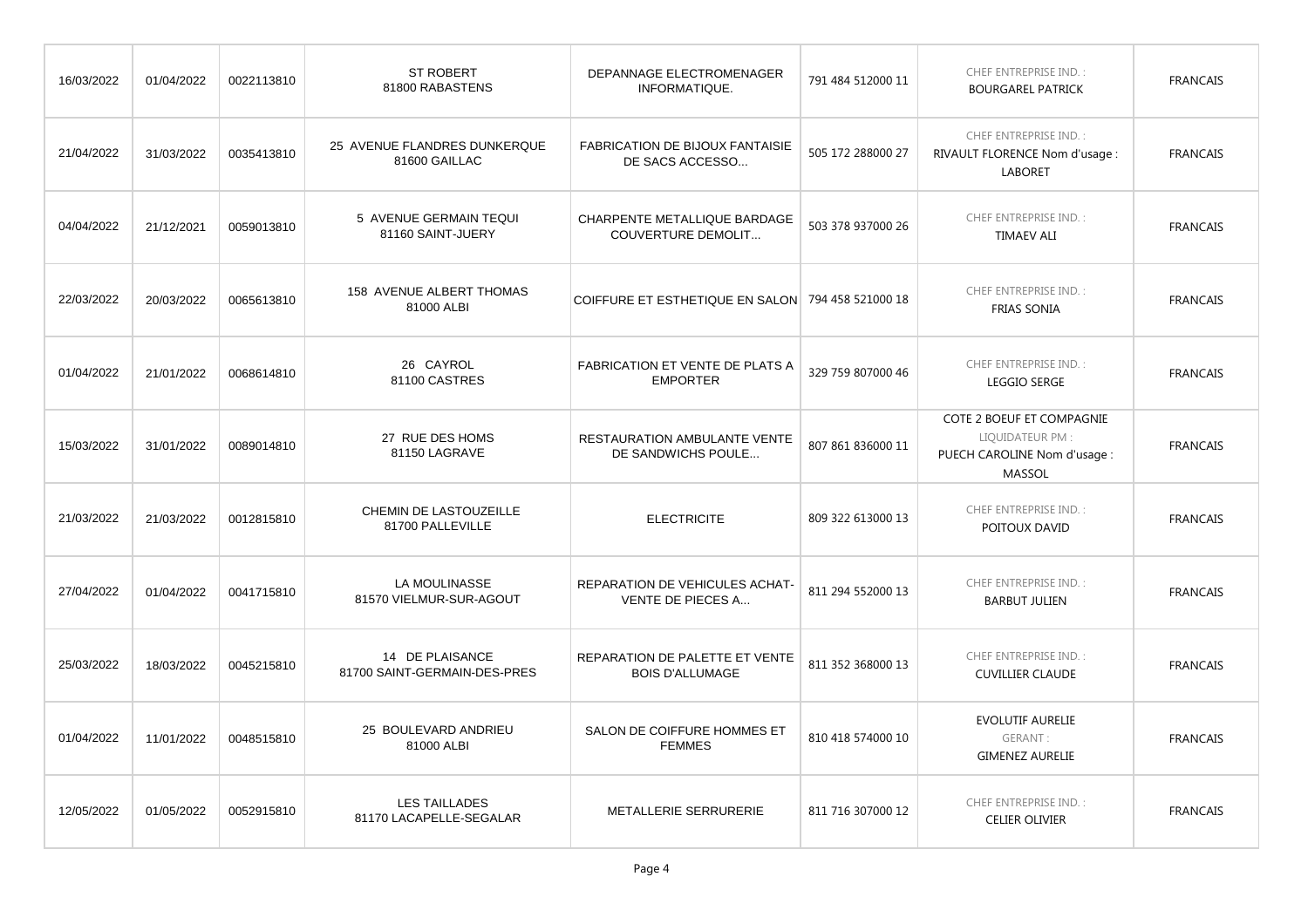| 06/04/2022 | 19/02/2022 | 0076215810 | 44 AVENUE JEAN JAURES<br>81400 CARMAUX           | REPARATION DE TELEPHONES ET<br>VENTE D'ACCESSOIRES        | 812 872 430000 10 | CHEF ENTREPRISE IND.:<br><b>ZEGRAR MAJID</b>                                   | <b>FRANCAIS</b> |
|------------|------------|------------|--------------------------------------------------|-----------------------------------------------------------|-------------------|--------------------------------------------------------------------------------|-----------------|
| 01/04/2022 | 08/02/2022 | 0080815810 | 25 AVENUE ALBERT THOMAS<br>81400 CARMAUX         | <b>VENTE ET REPARATION DE CYCLES</b><br>ET CYCLOMOTEURS   | 812 407 856000 10 | L.P CYCLO.<br>GERANT:<br>PRADAUDE LAURENT                                      | <b>FRANCAIS</b> |
| 16/03/2022 | 16/03/2022 | 0094615810 | 1 LA COMBETTE C<br>81340 VALENCE-D'ALBIGEOIS     | PEINTURE TAPISSERIE VITRERIE                              | 790 756 019000 28 | CHEF ENTREPRISE IND.:<br><b>GALONNIER DANIEL</b>                               | <b>FRANCAIS</b> |
| 21/04/2022 | 31/12/2021 | 0100115810 | 305 HAMEAU DE LA RECUQUELLE<br>81290 LABRUGUIERE | TRAVAUX DE SECRETARIAT                                    | 814 129 284000 18 | CHEF ENTREPRISE IND.:<br><b>CAMARES DANIEL</b>                                 | <b>FRANCAIS</b> |
| 08/04/2022 | 30/12/2021 | 0104415810 | LIEU-DIT FONCOUGE<br>81500 GIROUSSENS            | PLOMBERIE CHAUFFAGE                                       | 805 311 545000 34 | CHEF ENTREPRISE IND.:<br><b>DUPRE MATHIAS</b>                                  | <b>FRANCAIS</b> |
| 11/04/2022 | 21/03/2022 | 0108015810 | 16 AVENUE JACQUES BREL<br>81090 LAGARRIGUE       | NETTOYAGE DE LOCAUX PETITS<br>TRAVAUX ESPACES VERT        | 814 607 909000 11 | CHEF ENTREPRISE IND.:<br>RUIZ-CUTILLAS EMMANUEL Nom<br>d'usage : RUIZ-CUTILLAS | <b>FRANCAIS</b> |
| 19/04/2022 | 01/04/2022 | 0115815810 | 948 CHEMIN DES VIGNES<br>81500 LAVAUR            | INSTALLATION DE LOGICIELS ET DE<br><b>SYSTEMES INFORM</b> | 805 024 973000 10 | CHEF ENTREPRISE IND.:<br>ROSTIN-MAGNIN JEAN-CLAUDE                             | <b>FRANCAIS</b> |
| 07/04/2022 | 22/06/2021 | 0007016810 | <b>SALVIGNANE</b><br>81120 MONT-ROC              | ACTIVITES SPECIALISEES DE DESIGN<br><b>RELOOKING DE M</b> | 817 572 688000 15 | CHEF ENTREPRISE IND.:<br><b>TARRISSE AMBRE</b>                                 | <b>FRANCAIS</b> |
| 20/04/2022 | 06/03/2022 | 0007616810 | 24 PLACE DU GENERAL LAGARDE<br>81290 LABRUGUIERE | ORTHOPEDIE ORTHESE PODOLOGIE<br>ET PEDICURIE CONSU        | 789 287 315000 38 | ORTHOPEDIE SOULADIE<br>LIQUIDATEUR PM:<br>SOULADIE VALERIE                     | <b>FRANCAIS</b> |
| 09/03/2022 | 31/12/2021 | 0026716810 | <b>LACOSTE ALGANS</b><br>81470 ALGANS            | PLOMBERIE CHAUFFAGE<br><b>CLIMATISATION</b>               | 818 475 931000 15 | CHEF ENTREPRISE IND.:<br>AMANZOUGARENE VALENTIN                                | <b>FRANCAIS</b> |
| 03/05/2022 | 30/04/2022 | 0100316810 | 17 BOULEVARD DE LA MAYLARIE<br>81200 AUSSILLON   | AFFUTAGE POUR OUTILLAGE DE<br>MECANIQUE ET MECANIQ        | 822 969 077000 20 | CHEF ENTREPRISE IND.:<br>ROUANET STEPHANE                                      | <b>FRANCAIS</b> |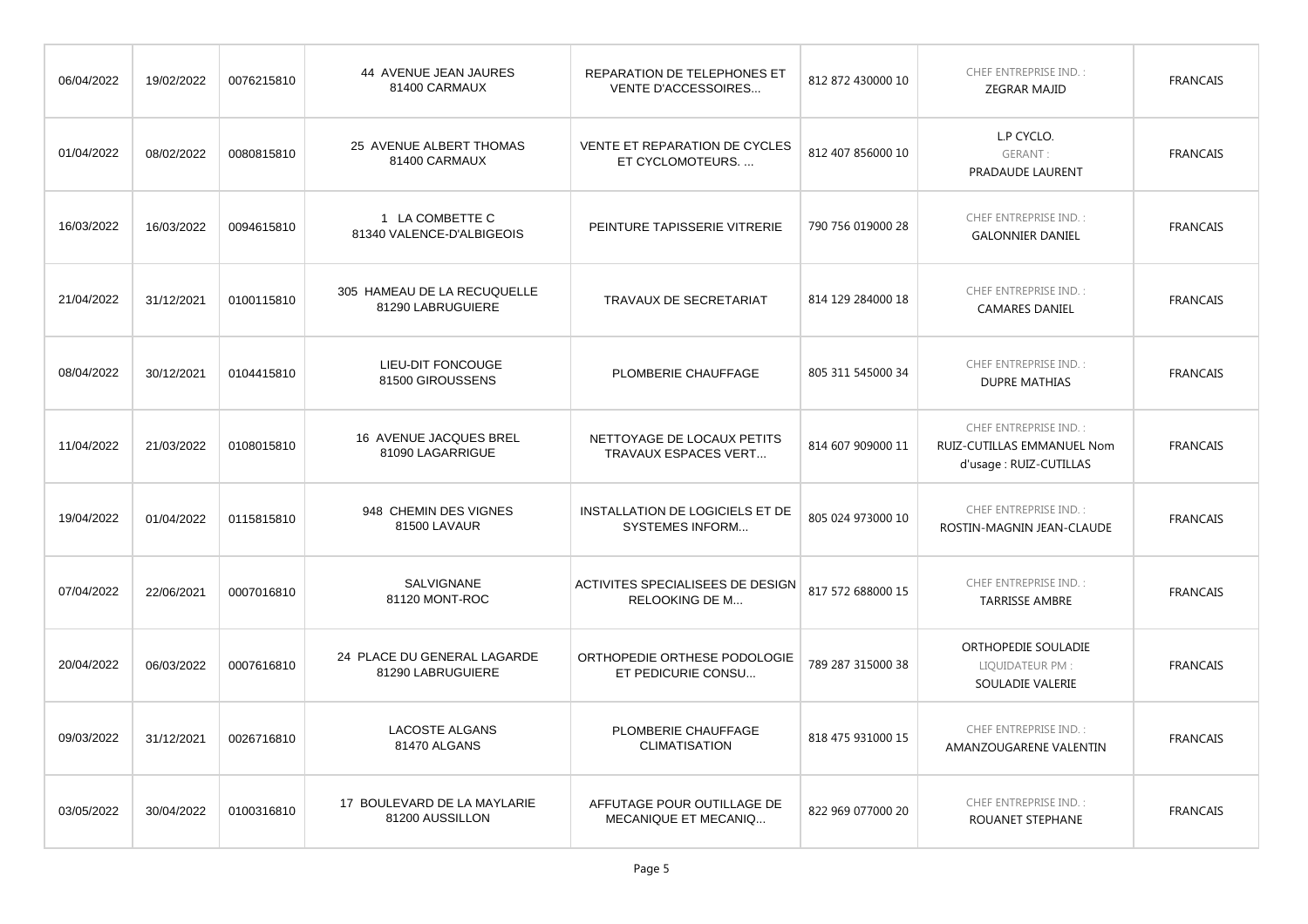| 21/04/2022 | 03/04/2022 | 0106816810 | 5 CHEMIN DE LA BORIE BASSE<br>81390 BRIATEXTE               | REPARATION DE MOTOCYCLETTES.<br>VENTE DE PRODUITS                | 823 471 107000 24 | <b>CHEF ENTREPRISE IND.:</b><br>PENSIVY TONY                                      | <b>FRANCAIS</b> |
|------------|------------|------------|-------------------------------------------------------------|------------------------------------------------------------------|-------------------|-----------------------------------------------------------------------------------|-----------------|
| 14/04/2022 | 31/12/2020 | 0112316810 | LIEU-DIT LIQUESSOUQUE<br>81120 TEILLET                      | TOUTE ACTIVITE DE CONSEIL<br>AUPRES D'ENTREPRISES                | 823 871 397000 27 | TOULOUSUN FORMATION<br>PRESIDENT DE SAS :<br>VAN BEERS SEBASTIEN                  | <b>FRANCAIS</b> |
| 08/04/2022 | 30/03/2022 | 0026617810 | 578 ROUTE D'ALBI<br>81150 FLORENTIN                         | PEINTRE EN BATIMENT                                              | 504 761 123000 26 | <b>CHEF ENTREPRISE IND.:</b><br><b>FOURNIER ALEXANDRE</b>                         | <b>FRANCAIS</b> |
| 03/05/2022 | 01/05/2022 | 0093317810 | LIEU-DIT LES TAILLADES<br>81170 LACAPELLE-SEGALAR           | <b>GRAPHISME COMMUNICATION ACHAT</b><br><b>REVENTE DE TEXTIL</b> | 829 575 612000 58 | <b>CHEF ENTREPRISE IND.:</b><br><b>BEAUFILS VICTORINE</b>                         | <b>FRANCAIS</b> |
| 29/04/2022 | 29/04/2022 | 0005418810 | 30 RUE DU LAUDOT<br>81540 CAMMAZES (LES)                    | RESTAURATION DE MALLES SACS ET<br><b>GITE</b>                    | 833 970 106000 13 | <b>CHEF ENTREPRISE IND.:</b><br>SCHMID MARIE-JOSE Nom d'usage :<br><b>FOULCHE</b> | <b>FRANCAIS</b> |
| 18/03/2022 | 28/12/2021 | 0007318810 | 1010 ROUTE DE LA TUILERIE<br>81310 PARISOT                  | MACONNERIE GENERALE                                              | 833 843 485000 16 | <b>L.B.R MACONNERIE</b><br>PRESIDENT DE SAS :<br>LAURENS STEPHANE                 | <b>FRANCAIS</b> |
| 11/02/2022 | 15/12/2021 | 0015118810 | 36 RUE D'AUQUE<br>81100 CASTRES                             | MAINTENANCE ET VENTE DE<br>MATERIELS INFORMATIQUES               | 834 613 358000 11 | <b>CHEF ENTREPRISE IND.:</b><br><b>BOULKROUNE FAYCAL</b>                          | ALGERIE         |
| 09/03/2022 | 15/06/2021 | 0032118810 | 34 CHEMIN DU GARRIGOU<br>81630 SALVAGNAC                    | <b>COMMERCIALISATION POSE DE</b><br>SYSTEMES PHOTOVOLTAIQ        | 831 770 102000 18 | <b>UDSTECH</b><br>LIQUIDATEUR PP :<br><b>FERREIRA CAROLE</b>                      | <b>FRANCAIS</b> |
| 09/03/2022 | 31/12/2021 | 0034318810 | <b>LIEU-DIT SAINT PIERRE</b><br>81170 SAINT-MARTIN-LAGUEPIE | PETITS TRAVAUX DE BRICOLAGE DIT<br>HOMMES DE TOUTE               | 440 503 811000 26 | PROPRIETAIRE EXPLOITANT :<br><b>CAZELLES PATRICE</b>                              | <b>FRANCAIS</b> |
| 11/05/2022 | 01/05/2022 | 0045418810 | 22 B RUE DU ROC<br>81000 ALBI                               | NETTOYAGE DE LOCAUX BATIMENTS                                    | 838 520 096000 10 | PROPRIETAIRE EXPLOITANT :<br><b>HASSAINE WALID</b>                                | ALGERIE         |
| 14/03/2022 | 14/03/2022 | 0050218810 | 22 PLATEAU DE POULS<br>81400 SAINT-BENOIT-DE-CARMAUX        | <b>PEINTURE</b>                                                  | 425 093 390000 36 | PROPRIETAIRE EXPLOITANT :<br><b>LOPEZ ELIE</b>                                    | <b>FRANCAIS</b> |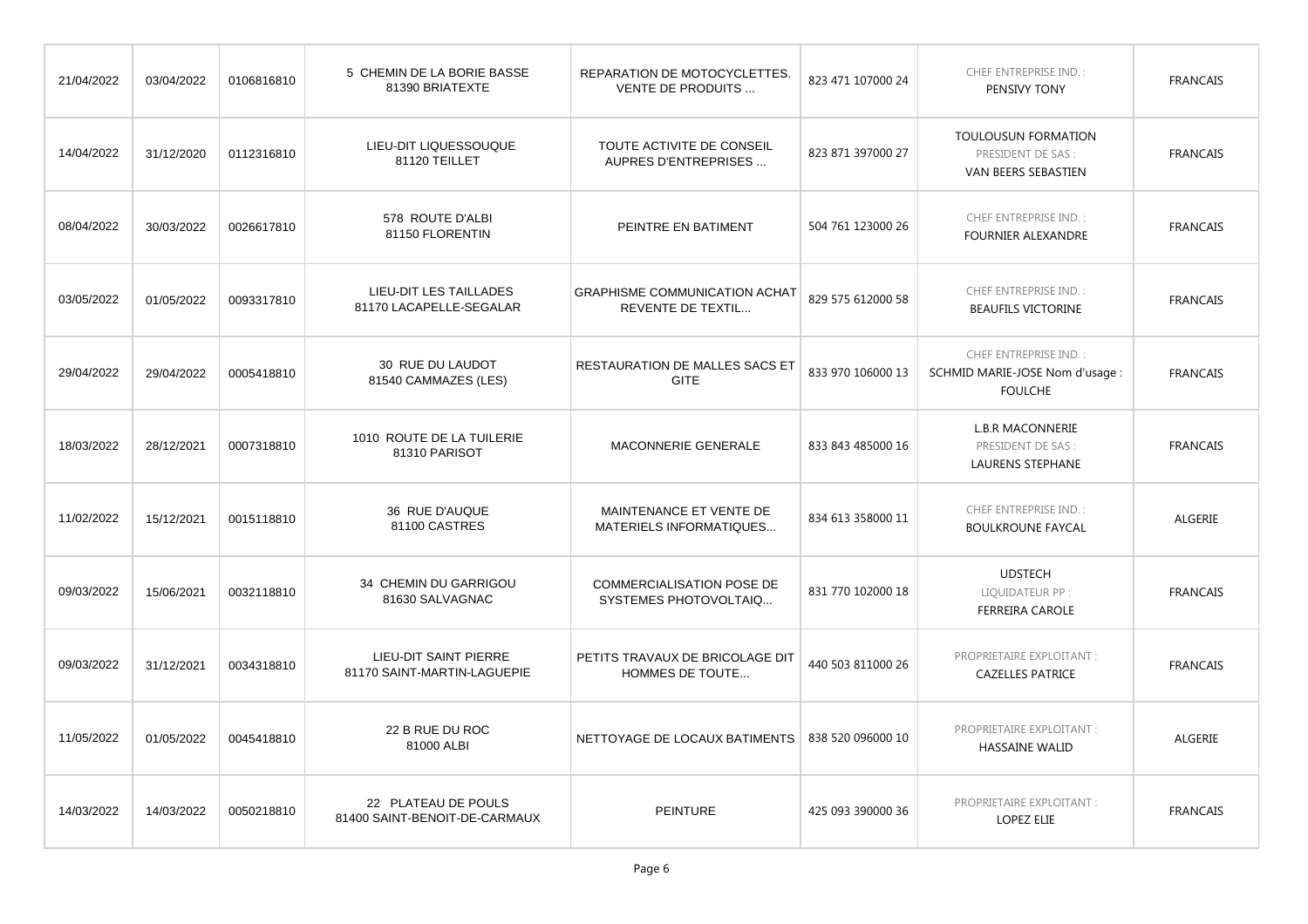| 21/04/2022 | 21/04/2022 | 0051118810 | 103 CHEMIN DE MONTFANET<br>81100 CASTRES       | <b>CULTURES DE CEREALES (A</b><br>L'EXECPTION DU RIZ) DE  | 508 470 002000 25 | PROPRIETAIRE EXPLOITANT :<br><b>BOURGUES SEBASTIEN</b>                             | <b>FRANCAIS</b> |
|------------|------------|------------|------------------------------------------------|-----------------------------------------------------------|-------------------|------------------------------------------------------------------------------------|-----------------|
| 28/04/2022 | 30/04/2022 | 0065318810 | 50 RUE DES RIVES<br>81600 BRENS                | FABRICATION ARTISANALE DE<br><b>BOUGIES</b>               | 520 213 265000 33 | PROPRIETAIRE EXPLOITANT :<br><b>COCHEN MAGALI Nom d'usage:</b><br><b>BESSOLLES</b> | <b>FRANCAIS</b> |
| 20/04/2022 | 01/04/2022 | 0067118810 | 34 AVENUE BERENICE<br>81300 GRAULHET           | <b>EBENISTERIE</b>                                        | 390 588 911000 29 | PROPRIETAIRE EXPLOITANT :<br><b>CUCALA JEAN-LOUIS</b>                              | <b>FRANCAIS</b> |
| 30/03/2022 | 01/04/2022 | 0069218810 | LIEU-DIT LE MAZET<br>81130 VILLENEUVE-SUR-VERE | COUTURE RETOUCHE ET CREATION                              | 519 762 801000 16 | PROPRIETAIRE EXPLOITANT :<br>MIALET MARIELLE                                       | <b>FRANCAIS</b> |
| 27/04/2022 | 28/02/2022 | 0076218810 | 12 ROUTE DE FAUCH<br>81000 ALBI                | HOMME DIT DE TOUTES MAINS PETIT<br>TRAVAUX DE BRIC        | 840 753 230000 19 | PROPRIETAIRE EXPLOITANT :<br>DUJARDIN JOHANN                                       | <b>FRANCAIS</b> |
| 19/04/2022 | 13/04/2022 | 0089918810 | 31 RUE RENE NELLI<br>81100 CASTRES             | METREUR PEINTURE TAPISSERIE                               | 434 206 371000 16 | PROPRIETAIRE EXPLOITANT :<br>JOVER DOMINIQUE                                       | <b>FRANCAIS</b> |
| 22/03/2022 | 31/12/2021 | 0111818810 | 29 BOULEVARD MARECHAL LANNES<br>81000 ALBI     | PEINTURE EN BATIMENT POSE DE<br><b>REVETEMENTS SOLS E</b> | 444 543 714000 67 | PROPRIETAIRE EXPLOITANT :<br>MARTINEZ MENDOZA CARLOS                               | <b>ESPAGNE</b>  |
| 07/03/2022 | 31/01/2022 | 0023119810 | 12 PLACE DE L'EGLISE<br>81600 BRENS            | TRAVAUX DE MACONNERIE<br><b>GENERALE</b>                  | 848 238 135000 18 | PROPRIETAIRE EXPLOITANT :<br><b>M'RABTI OMAR</b>                                   | <b>FRANCAIS</b> |
| 28/04/2022 | 30/06/2021 | 0027419810 | 35 RUE DE LA CORVETTE<br>81200 AUSSILLON       | <b>CHARPENTE</b>                                          | 848 439 592000 17 | DAG CONSTRUCTION<br>LIQUIDATEUR PM:<br>DAG OZAY                                    | <b>TURQUIE</b>  |
| 14/04/2022 | 25/05/2022 | 0030119810 | <b>ROUTE DE BERNIS</b><br>81310 LISLE-SUR-TARN | ENTRETIEN DE LA MAISON, TRAVAUX<br>MENAGERS, SERVI        | 848 681 185000 15 | PROPRIETAIRE EXPLOITANT :<br>NOBRE CHRISTINE Nom d'usage :<br><b>ESCUDIE</b>       | <b>FRANCAIS</b> |
| 08/04/2022 | 30/03/2022 | 0033719810 | 12 CHEMIN DE L'HOURMARIE<br>81100 CASTRES      | HOMME DIT DE TOUTES MAINS :<br>PETITS TRAVAUX DE B        | 845 074 327000 14 | PROPRIETAIRE EXPLOITANT :<br>DENQUIN DAVID                                         | <b>FRANCAIS</b> |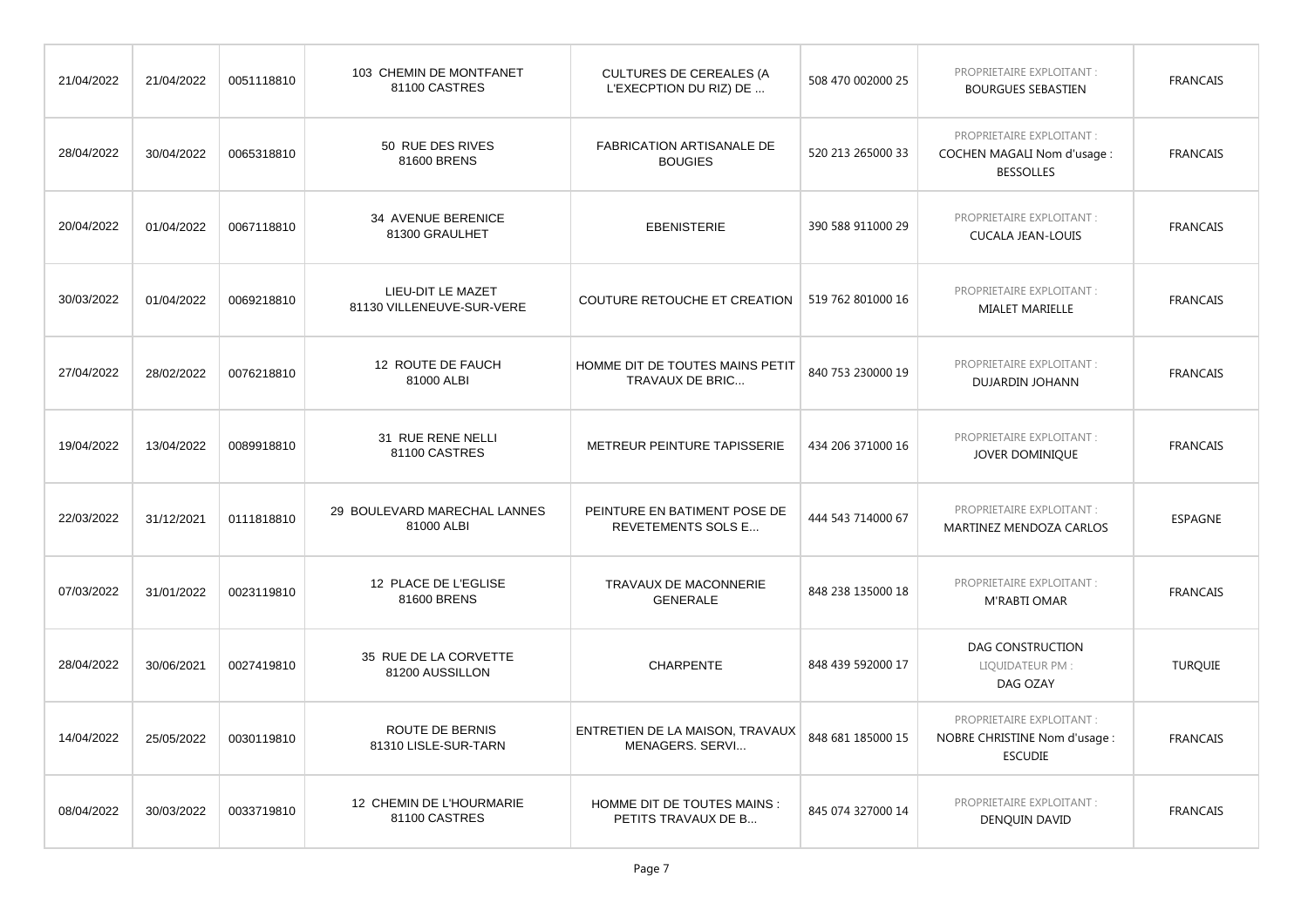| 07/04/2022 | 04/04/2022 | 0040919810 | 18 BOULEVARD RAYMOND VITTOZ<br>81100 CASTRES                        | STYLISTE DE MODE ET FABRICATION<br>DE COSTUMES.                  | 421 549 841000 29 | PROPRIETAIRE EXPLOITANT :<br>BARBA NELLY Nom d'usage : GALTIER                      | <b>FRANCAIS</b> |
|------------|------------|------------|---------------------------------------------------------------------|------------------------------------------------------------------|-------------------|-------------------------------------------------------------------------------------|-----------------|
| 01/04/2022 | 04/01/2022 | 0048919810 | 10 RUE FREDERIC MARMONT<br>81310 LISLE-SUR-TARN                     | PLOMBERIE. CHAUFFAGE.                                            | 797 512 183000 22 | PROPRIETAIRE EXPLOITANT :<br><b>COUVIN JULIEN</b>                                   | <b>FRANCAIS</b> |
| 29/04/2022 | 01/03/2022 | 0052019810 | 5 RUE SABATERIE<br>81100 CASTRES                                    | <b>COMMERCE DE DETAILS</b><br>D'ORDINATEURS, D'UNITES PER        | 850 502 519000 18 | PC DOCTEUR DISCOUNT<br>LIQUIDATEUR PM:<br><b>VIDAL FREDERIC</b>                     | <b>FRANCAIS</b> |
| 01/04/2022 | 14/12/2021 | 0063019810 | 24 CHEMIN DES QUINTALS<br>81600 GAILLAC                             | TOUS TRAVAUX DE FINITION DANS<br>LES DOMAINES DE L               | 849 234 075000 18 | <b>TEAMWORK</b><br>PRESIDENT DE SAS :<br>DA ENCARNACAO TOMAS FERNANDO               | PORTUGAL        |
| 01/04/2022 | 11/01/2022 | 0070019810 | 5 RUE DE LA MAIN LARGE<br>81150 LAGRAVE                             | <b>RESTAURATION RAPIDE PIZZA</b><br><b>BURGER SNACK PREPARAT</b> | 850 736 786000 11 | <b>MPBRB</b><br>PRESIDENT DE SAS :<br><b>RUIZ ALEXIA</b>                            | <b>FRANCAIS</b> |
| 12/04/2022 | 31/01/2022 | 0077319810 | 188 LOTISSEMENT DE LA PRAIRIE<br>81320 MURAT-SUR-VEBRE              | <b>EXPLOITATION D'UN BAR</b><br><b>RESTAURANT EPICERIE ROTIS</b> | 850 305 269000 27 | LES AMIES DU LAC<br>LIQUIDATEUR PM:<br>MENDES MARIE Nom d'usage :<br><b>PROENCA</b> | <b>FRANCAIS</b> |
| 17/03/2022 | 16/03/2022 | 0097919810 | 1 RESIDENCE DU PONT BIAIS<br>81100 CASTRES                          | TELEPILOTE DE DRONE<br><b>PROFESSIONNEL</b>                      | 853 633 915000 14 | PROPRIETAIRE EXPLOITANT :<br><b>VINCENT NICOLAS</b>                                 | <b>FRANCAIS</b> |
| 17/05/2022 | 30/04/2022 | 0113519810 | 4 RUE PORTA<br>81000 ALBI                                           | HOMME DIT DE TOUTES MAINS<br>PETITS TRAVAUX DE BRI               | 878 161 843000 15 | PROPRIETAIRE EXPLOITANT :<br><b>URBES OLIVIER</b>                                   | <b>FRANCAIS</b> |
| 22/04/2022 | 31/12/2020 | 0015320810 | 28 RUE CROIX VERTE<br>81000 ALBI                                    | ACTIVITE DE RESTAURATION RAPIDE<br>PIZZERIA, VENT                | 879 298 933000 18 | L'ANGELI<br>LIQUIDATEUR PP :<br><b>COHIN THIERRY</b>                                | <b>FRANCAIS</b> |
| 15/02/2022 | 02/02/2022 | 0034420810 | 1 AVENUE GENERAL DUNOYER DE<br><b>SEGONZAC</b><br>81290 LABRUGUIERE | <b>TRAVAUX DE MACONNERIE</b>                                     | 881 038 509000 17 | PROPRIETAIRE EXPLOITANT :<br>ANDRIEU OLIVIER                                        | <b>FRANCAIS</b> |
| 14/04/2022 | 20/03/2022 | 0048420810 | LIEU-DIT LA THOMASIE<br>81330 SAINT-PIERRE-DE-TRIVISY               | <b>CRÉATION D'OBJETS DE</b><br>DÉCORATION MULTI MATÉRIAUX        | 882 943 939000 18 | PROPRIETAIRE EXPLOITANT :<br>BOSSONNEY SANDRA Nom d'usage :<br>ALLESINAZ            | <b>FRANCAIS</b> |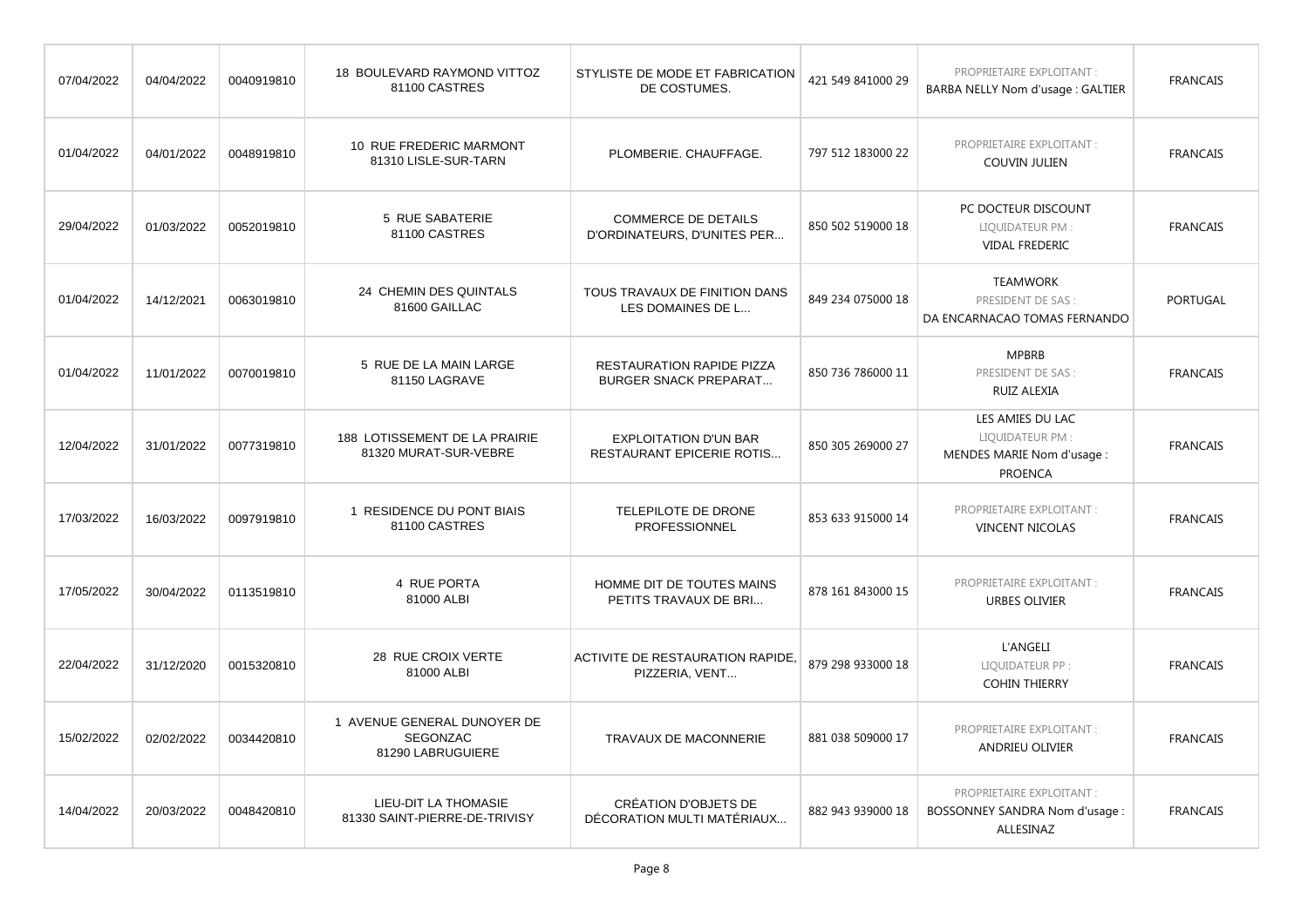| 08/04/2022 | 31/12/2021 | 0081420810 | 10 CHEMIN DE MONTPLAISIR<br>81100 BURLATS            | POSE DE MENUISERIE ET VENTE DE<br><b>MENUISERIES</b>      | 888 219 581000 12 | PROPRIETAIRE EXPLOITANT :<br>DAUZATS CHRISTOPHE                | <b>FRANCAIS</b> |
|------------|------------|------------|------------------------------------------------------|-----------------------------------------------------------|-------------------|----------------------------------------------------------------|-----------------|
| 17/03/2022 | 31/03/2022 | 0113820810 | 3 RUE JACQUES BREL<br>81000 ALBI                     | <b>FABRICATION DE DECORS A POSER</b><br>ET D'OBJETS DE DE | 888 922 366000 16 | PROPRIETAIRE EXPLOITANT :<br>GENOT JESSICA Nom d'usage : GONIN | <b>FRANCAIS</b> |
| 27/04/2022 | 28/03/2022 | 0018421810 | 2 AVENUE PASTEUR<br>81370 SAINT-SULPICE-LA-POINTE    | MACONNERIE GENERALE<br>RENOVATION, CARRELAGE, REVE        | 381 806 546000 69 | PROPRIETAIRE EXPLOITANT :<br>DOGAN HUSEYIN                     | <b>TURQUIE</b>  |
| 14/03/2022 | 31/03/2022 | 0042821810 | 28 CHEMIN DE GAILLAGUES<br>81380 LESCURE-D'ALBIGEOIS | NETTOYAGE AUTOMOBILE ACHAT<br>VENTE DE VEHICULES D        | 829 356 740000 29 | PROPRIETAIRE EXPLOITANT :<br>BERISA AJSA Nom d'usage : SOKOLJI | <b>SERBE</b>    |
| 14/04/2022 | 30/04/2022 | 0065121810 | 17 CHEMIN D'EN TESTE<br>81540 SOREZE                 | DECORATION AGENCEMENT<br>CONFECTION TRANSFORMATION        | 389 408 501000 36 | PROPRIETAIRE EXPLOITANT :<br>POTENTE THIERRY                   | <b>FRANCAIS</b> |
| 05/04/2022 | 31/03/2022 | 0065921810 | 9 CHEMIN DES AGASSOUS<br>81300 GRAULHET              | TRAVAUX DE PLOMBERIE,<br>CHAUFFAGISTE, ENTRETIEN D        | 895 044 477000 19 | PROPRIETAIRE EXPLOITANT :<br><b>GONZALEZ LUCAS</b>             | <b>FRANCAIS</b> |
| 22/03/2022 | 18/01/2022 | 0094921810 | LIEU-DIT QUAI CHARLES CAZENAVE<br>81200 MAZAMET      | EPICERIE NETTOYAGE DE CHANTIER                            | 899 817 704000 21 | PROPRIETAIRE EXPLOITANT :<br><b>TORRES ANTOINE</b>             | <b>FRANCAIS</b> |
| 17/03/2022 | 17/03/2022 | 0096021810 | 324 CHEMIN DE LINIERES<br>81310 LISLE-SUR-TARN       | RÉPARATION ET/OU VENTE DE PIÈCE<br>DE SMARTPHONES         | 899 484 307000 17 | PROPRIETAIRE EXPLOITANT :<br><b>MOLINIER BASTIEN</b>           | <b>FRANCAIS</b> |
| 22/04/2022 | 15/04/2022 | 0100321810 | 4 HAMEAU LA RIVIERE<br>81540 SOREZE                  | ILLUSTRATIONS GRAPHIQUES ET<br><b>CREATION D'ORACLES</b>  | 789 196 821000 27 | PROPRIETAIRE EXPLOITANT :<br><b>LEVREY GAELLE</b>              | <b>FRANCAIS</b> |
| 16/02/2022 | 31/01/2022 | 0127621810 | 292 RUE D EN CAOUSSOU<br>81500 LAVAUR                | MACONNERIE CARRELAGE                                      | 523 433 381000 28 | PROPRIETAIRE EXPLOITANT :<br><b>KIEFFER REGIS</b>              | <b>FRANCAIS</b> |
| 06/04/2022 | 28/02/2022 | 0171221810 | 6 AVENUE DE LA VERRERIE<br>81000 ALBI                | SECRÉTARIAT, FACTURATION, DEVIS.<br>RELANCE IMPAYÉ        | 908 342 215000 13 | PROPRIETAIRE EXPLOITANT :<br><b>MASCIA NATHALIE</b>            | <b>FRANCAIS</b> |